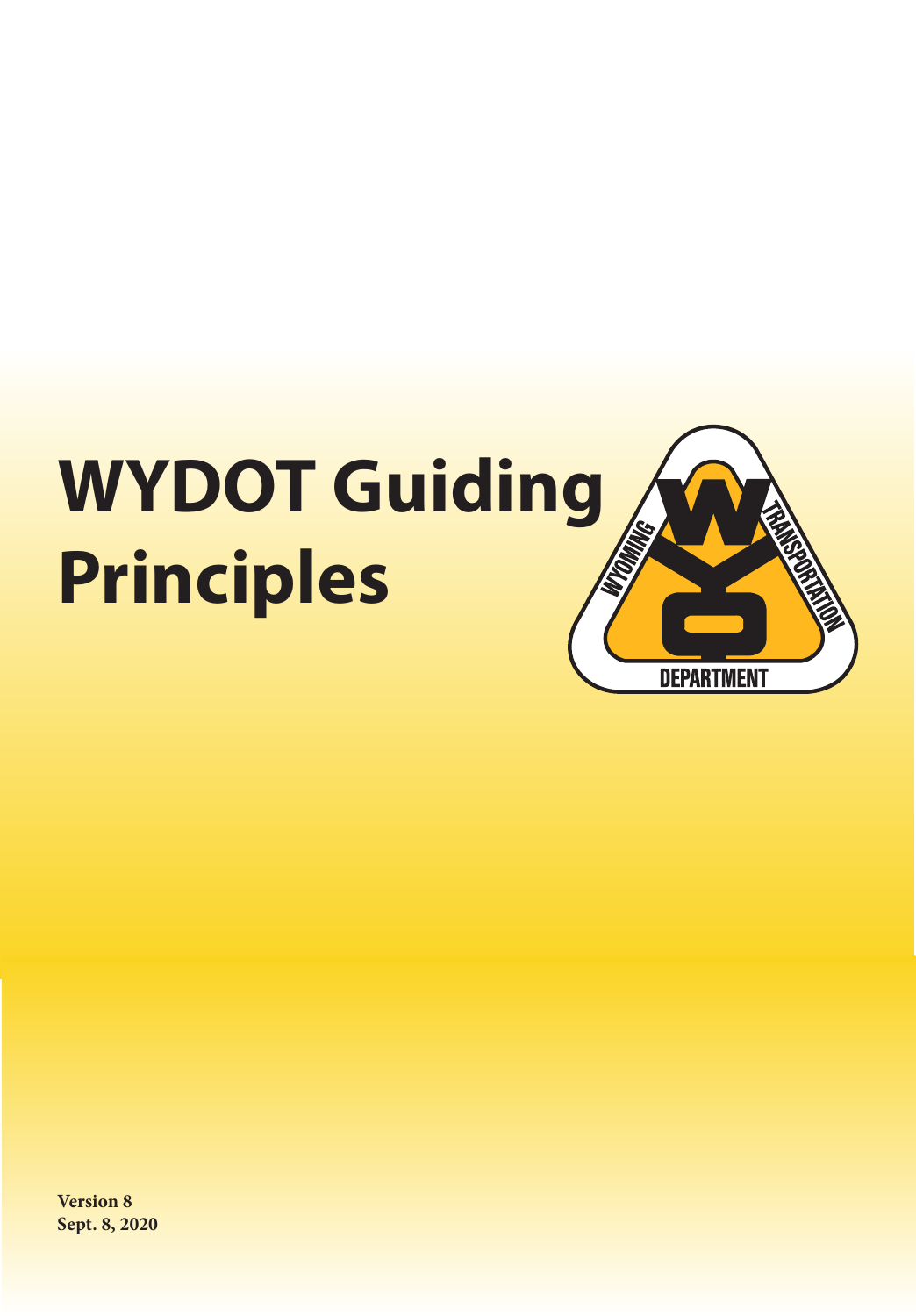# **Purpose, Mission, Vision, Values & Goals**



**Purpose:** Support Wyoming's economy while safely connecting communities and improving the quality of life.

- **Mission:** Provide a safe and effective transportation system.
- **Vision:** Excellence in Transportation
- **Values:** Respect, Integrity, Dedication, Excellence, Safety (RIDES)

- Goals: Ensure a vibrant, safe and competent workforce
	- Acquire and responsibly manage resources
	- Provide safe, reliable and effective transportation systems
	- Provide essential public safety services and effective communication systems
	- Create and enhance partnerships with transportation stakeholders
	- <sup>l</sup> Encourage and support innovation
	- Preserve our history and heritage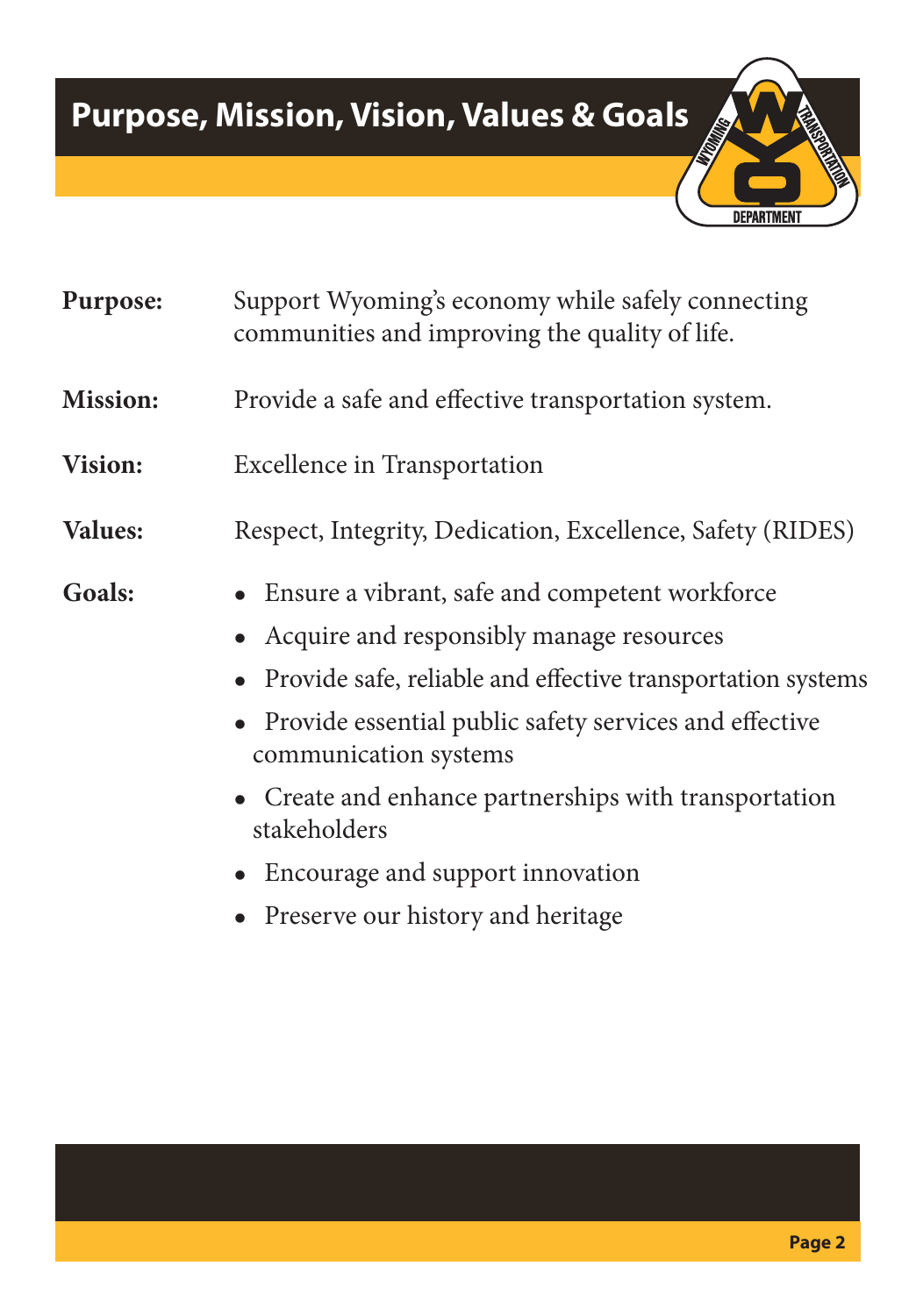# **Guiding Principles**



## **Guiding Principles have been established with a focus on WYDOT's Purpose, Mission, Vision, Values and Agency Goals.**

#### **Employees Always (They are our most important resource)**

- 1. Align type of expenditures with appropriate and available revenue source
- 2. Address identified critical life safety issues.
- 3. Preserve WYDOT assets (as appropriate)
	- Pavement
	- Bridges
	- Communication assets
	- IT systems
	- Roadside Features
		- Hardware Signage, Guardrail, Lighting, etc.
		- º Drainage Culverts, ditch erosion, etc.
		- Side Slopes Safety foreslopes, backslopes, etc.
		- º Intelligent Transportation Systems (ITS)
	- **Facilities**
	- Fleet
- 4. Improve operational effectiveness and efficiency
	- Align fleet with the mission evaluate expanded use of WYDOT and State motor pool, right piece and size of equipment for the job, evaluate the replacement cycle
	- Building Needs Major Maintenance cycles, Leases, etc.
	- IT software and hardware
	- Agency Staffing
- 5. Minimize activities which negatively impact the public
	- Align quality standards of highway (ride, pavement bonus, etc,) to traffic volume and type of traveler (local vs non-local) while still meeting established safety requirements
- 6. Address mobility and capacity through system improvements and enhancements
	- Support and grow Wyoming's economy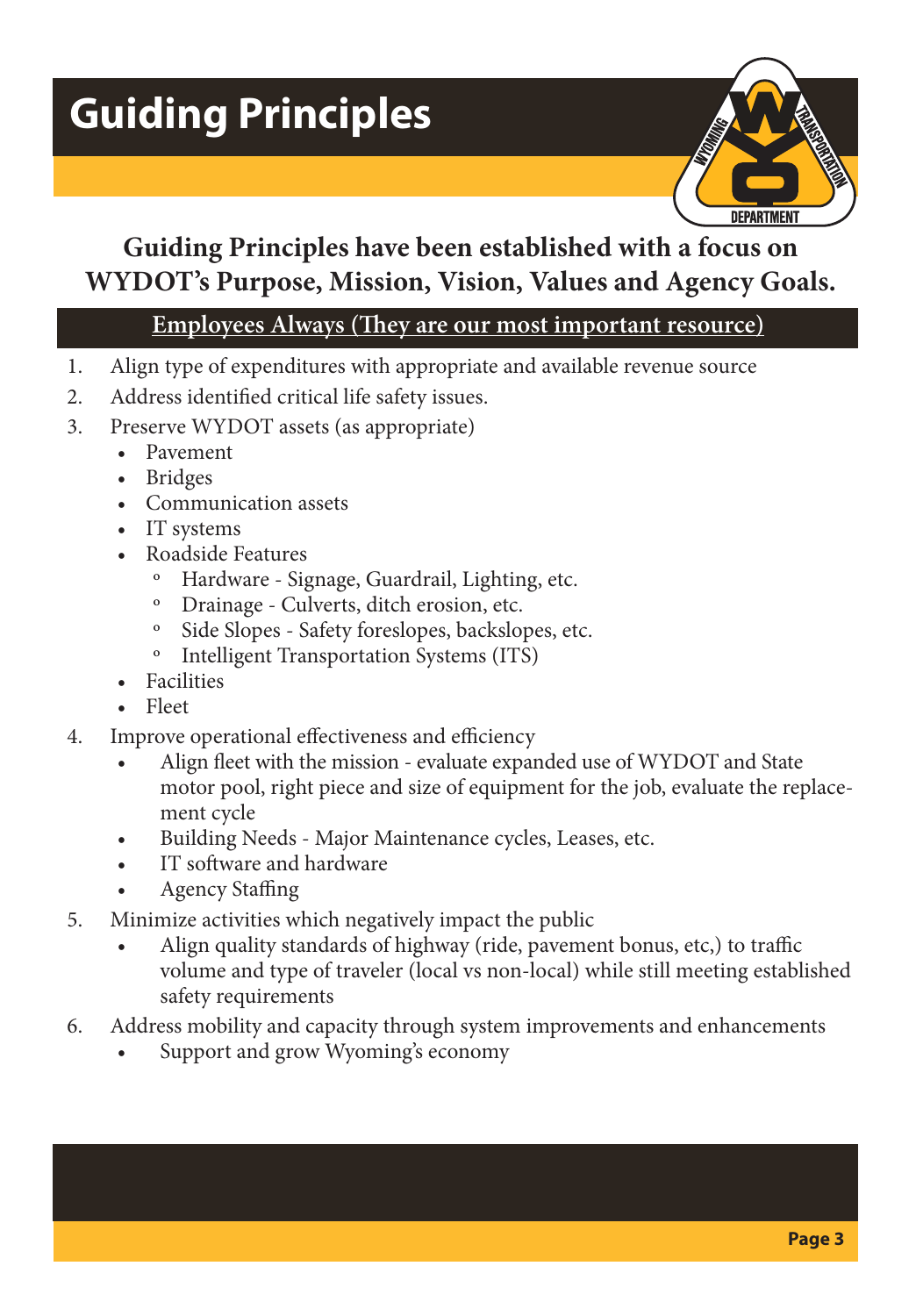#### **Agency actions taken to reduce expenditures to align with revenues**

#### **(Not Comprehensive)**



- Lowered Wyoming highway standards (stayed within national safety standards) as funding became constrained; i.e. narrower roadway shoulders, steeper side slopes, etc.
- Reduced positions (manpower) by 10% since 2010
	- 2004 we hit 2271 Authorized FTE's, in 2010, we went to 2201 and currently sit at 2066 authorized
- Changed highway program strategy from Highway Improvement Program to Asset Preservation Program
- Reduced employee training costs moved to more on-line training to reduce travel and per diem costs
- Fleet Management increased mileage prior to trade in, have retained equipment longer and delayed purchase of very expensive equipment such as Rotary Snow Blowers
- Lengthened life of computers to 5 years
- Facilities and Equipment deferred on-going maintenance and building replacement to place funds on the roadway for the benefit of traveler safety and effectiveness of the highway system for the public
- Reduced maintenance budgets significantly– i.e. roadway-patching, chip sealing, etc.
- Wholesale purchase of fuel for flight operations
- Coordinate bulk purchases with other public agencies